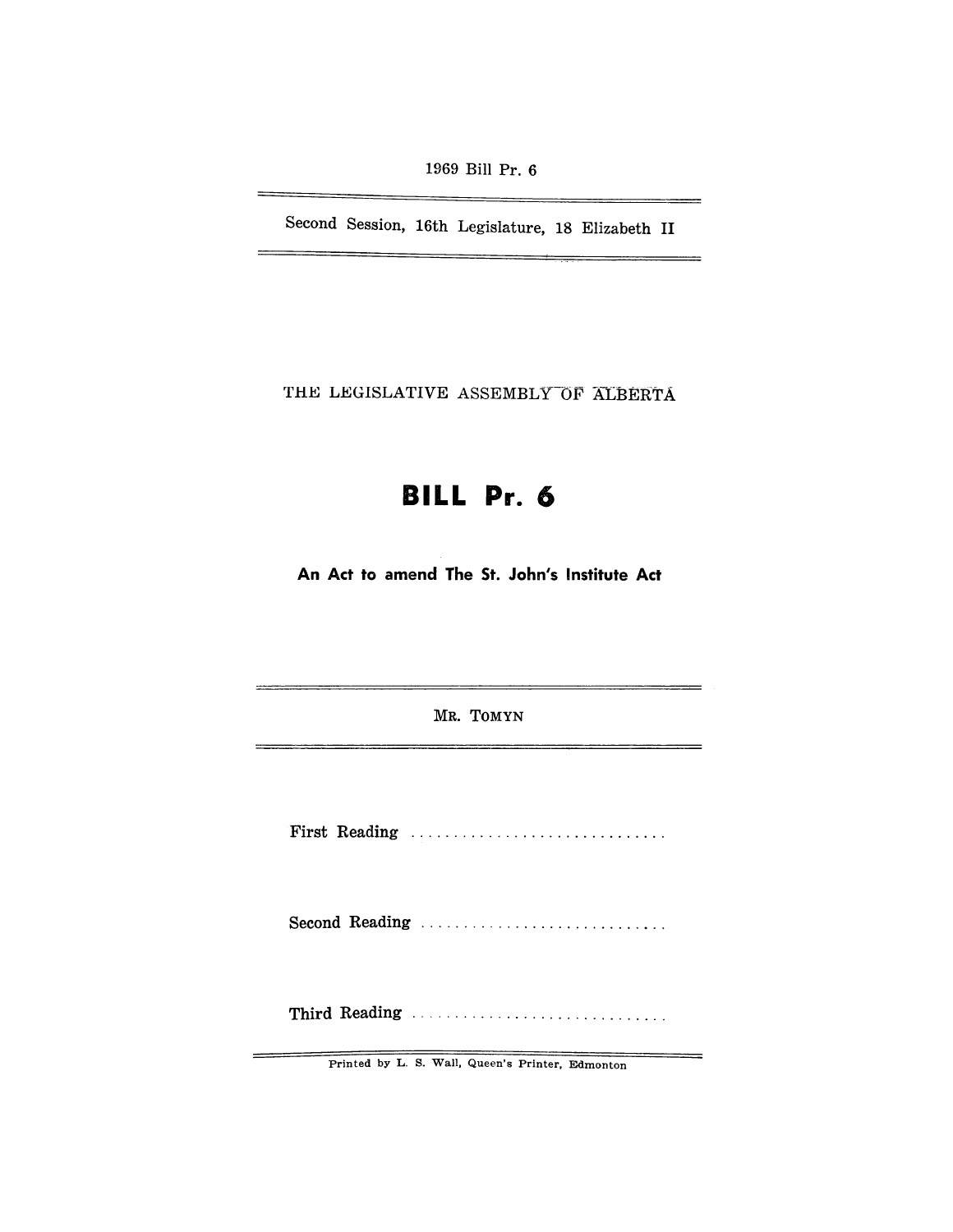# **BILL Pr. 6**

## 1969

An Act to amend The St. John's Institute Act

### *(Assented to* , 1969)

HER MAJESTY, by and with the advice and consent of the Legislative Assembly of the Province of Alberta, enacts as follows:

1963, c. 87 1. *The St. John's Institute Act* is hereby amended.

Amends s. 2  $2.$  Section 2 is amended by adding the following words at the end thereof:

> "and to carry out such charitable, educational, religious and spiritual purposes to the public advantage or benefit as may be approved of by the corporation from time to time"

3. The following section is added after section 12:

Enacts s. 12A Exemption from taxation

12A. All the real and personal property hereinafter described, namely:

Lots six (6) to ten (10) inclusive, in block one hundred and fifty-seven (157), river lot seven (7), plan 1-19, Edmonton, Alberta, reserving thereout all mines and minerals.

 $-$ and $-$ 

North-east quarter  $(1/4)$ , section fifteen (15), range forty-seven (47), township one (1), west of the fifth meridian, reserving thereout all mines and minerals and the right to work the same,

shall be exempt from assessment and taxation so long as the same are used for charitable, educational, religious and spiritual purposes, except for local improvement taxes and taxes pertaining to minerals.

Coming into force

4. This Act comes into force on the day upon which it is assented to.